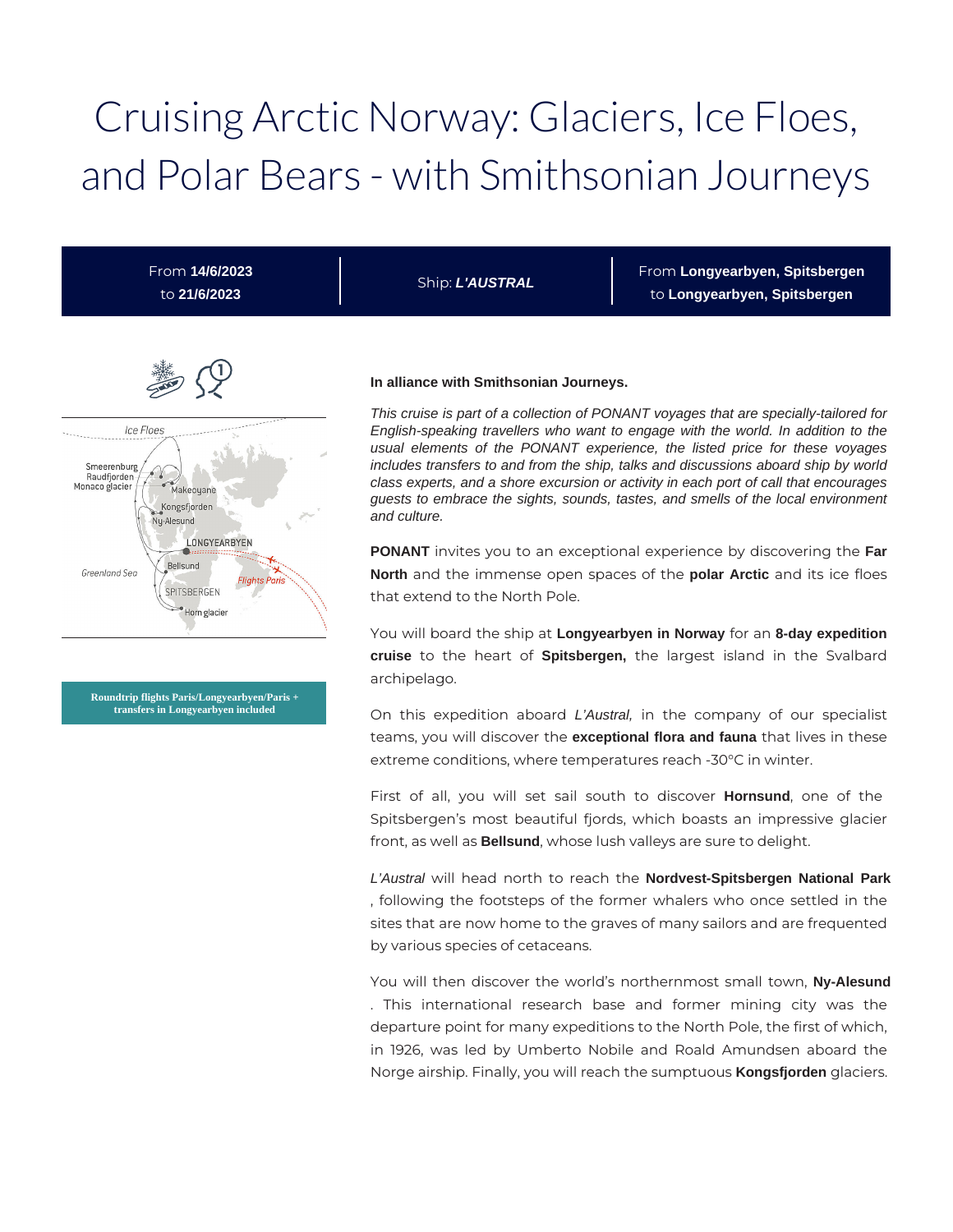This journey will take you on the trail of **walruses**, as well as the traces of the **polar bear**, the lord of the Arctic, which you might be able to admire in its natural environment.

The next destination on your itinerary, **Svalbard archipelago** are the last islands before the North Pole and here you'll discover a unique feeling of having reached the top of the world. During this unforgettable expedition, our ship will sail to latitudes of 80° north.

Itinerary is subject to change according to port authorizations and government regulations. We are privileged guests in these remote lands where we are at the mercy of weather, ice, tidal and current conditions. Landings on certain sites and the observation of certain wildlife cannot be guaranteed. They vary from day to day, making each PONANT cruise a unique experience. The Captain and the Expedition Leader will make every effort to ensure that your experience is as rich as possible, while complying with the safety rules and instructions imposed by the AECO.



The information in this document is valid as of 7/7/2022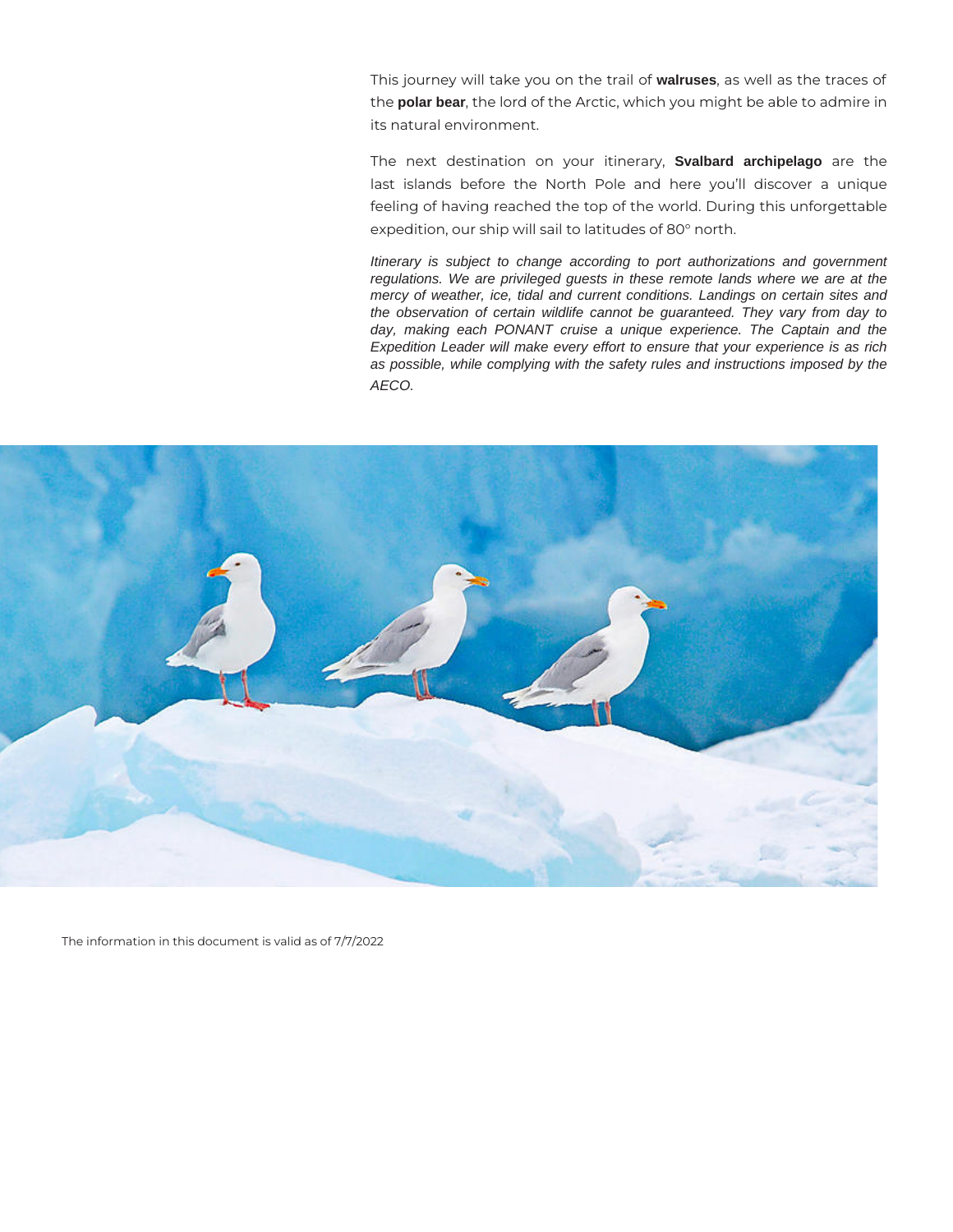# Cruising Arctic Norway: Glaciers, Ice Floes, and Polar Bears - with Smithsonian Journeys **YOUR STOPOVERS :**

#### **LONGYEARBYEN, SPITSBERGEN**

Embarkation 14/6/2023 from 4:00 pm to 5:00 pm Departure 14/6/2023 at 6:00 pm

**Longyearbyen** is the capital of the Norwegian **Svalbard** archipelago, located on **Svalbard's** main island, and is the northernmost territorial capital on the planet. With winter temperatures dropping to below 40°C, the landscapes of this mining town are simply breathtaking. The glaciers, the mountains stretching as far as the eye can see and the untouched nature, make you feel like you're in completely unexplored territory.

#### **HORNSUND**

Arrival 15/6/2023 Departure 15/6/2023

Nestling between **millennial glaciers** and carved mountains, and considered to be "the crown of Arctic Norway", Spitsbergen is a place that never sees the night. Your ship will take you closer to this fascinating archipelago and, more particularly, the **Hornsund fjord**. Considered to be **Svalbard's southernmost fjord**, it is especially reputed to be its most stunning: at the end of its vast bay, 8 great glaciers slowly make their way down to the sea before giving way to the many icebergs elegantly drifting along its cold and mysterious waters.

# **BELLSUND, SPITSBERGEN**

Arrival 16/6/2023 Departure 16/6/2023

You will head to the **Bellsund fjord** to follow in the footsteps of the first explorers who came from the Norwegian coast, or those of the many fur traders seeking game and trophies. Boasting an astonishingly rich wildlife, the arms of the fjord separate to form two lush valleys. Give free rein to your imagination in the heart of this majestic natural environment where time seems to stand still.

# **SAILING TOWARD THE ICE FLOES**

Arrival 17/6/2023 Departure 17/6/2023

Your captain will sail right up to the **limit of the ice**, to the **edge of the ice floe**. Weather conditions and state of the ice allowing, you will be able to go out in a zodiac dinghy for a unique experience in the middle of these floating slabs of ice. In addition to this grandiose journey through the middle of these floes with their cut and blue-tinged edges,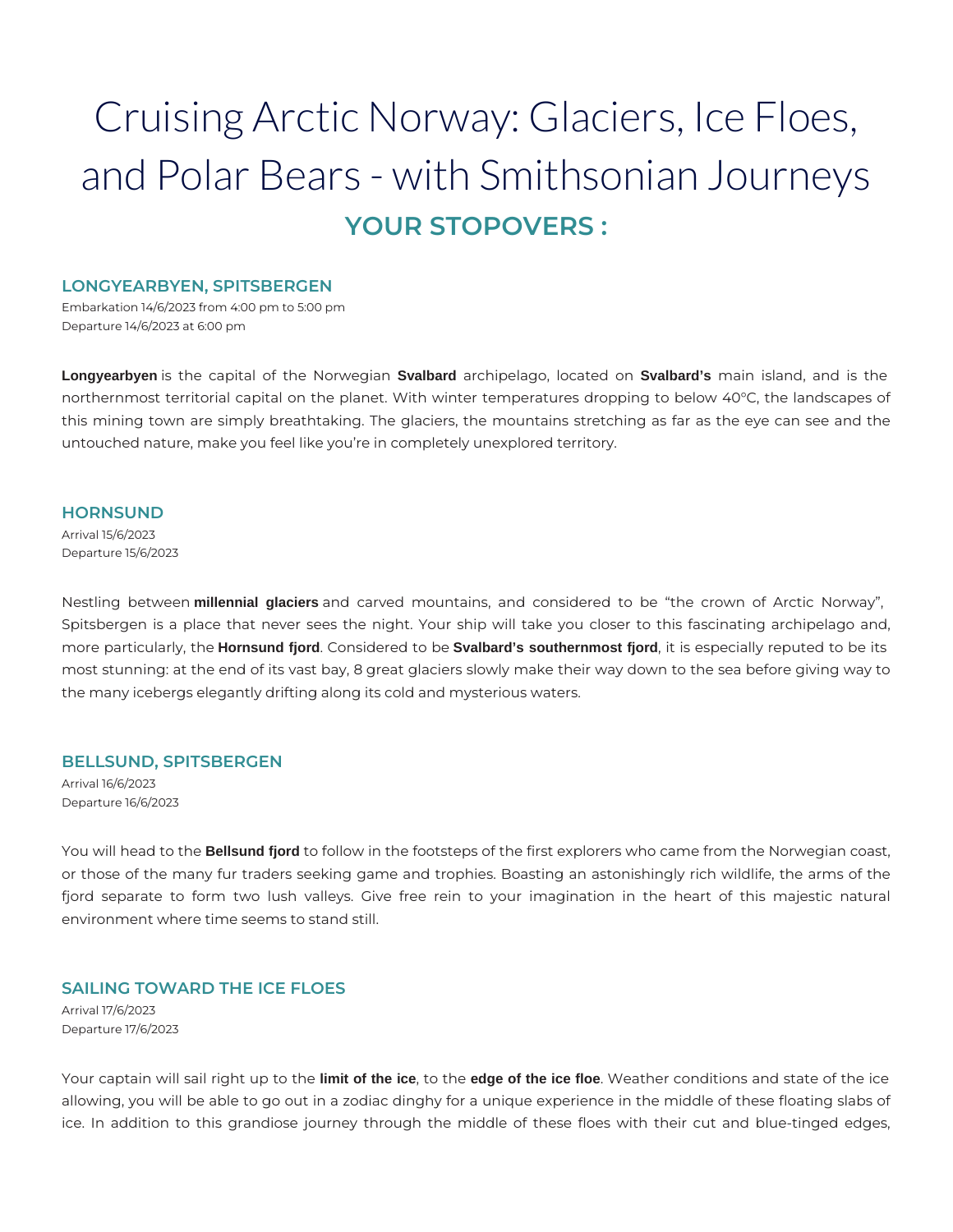sometimes over 2 metres thick, it is also often an opportunity to see a particular kind of fauna, totally dependent on the ice floe: **birds, seals** and **polar bears**.

# **MAKEOYANE, SPITSBERGEN**

Arrival 18/6/2023 Departure 18/6/2023

Måkeøyane is a small **archipelago** in the heart of the **Woodfjorden**, whose names is a reference to the large quantities of driftwood washing up on the beaches. It is located at the intersection between the Bockfjorden and the Liefdefjorden which leads to the **Monaco Glacier**, one of the most beautiful in Spitsbergen. As you sail around these little islands, you will be able to observe **Arctic terns** whose eggs sometimes attract **polar bears**.

#### **MONACO GLACIER, SPITSBERGEN**

Arrival 18/6/2023 Departure 18/6/2023

Located to the North-West of the Svalbard archipelago, **the Monaco Glacier** is probably one of Spitsbergen's most beautiful and majestic. Named in honour of **Prince Albert I of Monaco**, a sailor, it stands as an impenetrable, bluetinged jagged wall, the last glacier before reaching a latitude of 80° North. Imagine the sound of the ice cracking as it breaks free and crashes into the **transparent water**. And to make the magical landscape even more perfect, you might be lucky enough to spot **bears** and **whales**, as these two animals have a special fondness for this area.

# **RAUDFJORDEN, SPITSBERGEN**

Arrival 19/6/2023 Departure 19/6/2023

**Raudfjorden** means "**red fjord**", from the colour of the sandstone of the surrounding mountains. Along the west coast of this 20 km fjord, dissected by many shallow bays, you will be able to admire some of Spitsbergen's most **spectacular ice formations.** At the extremity of the fjord, two offshoots lead to the magnificent glaciers of Chauveaubreen and **Raudfjordbreen** which is 3 km wide. To the east, Alicehamna Beach in Bruceneset Bay has seen trappers, fishermen and explorers arrive for centuries, as evidenced by the "Raudfjordhytta" - the cabin of a Swedish trapper built in 1927.

# **SMEERENBURG, SPITSBERGEN**

Arrival 19/6/2023 Departure 19/6/2023

Located at the far north-west of the **Svalbard archipelago**, at the intersection of oceanic and Arctic influences, **Smeerenburg** is a former Dutch whaling colony on the southern part of **Amsterdam Island**. In a landscape of hills with steep slopes, plateaux, lakes and lagoons, you will anchor at a **sandy beach**. Dotted with **driftwood** and the **remains of ovens** that were used to melt the **whale** blubber, this is one of Spitsbergen's most important archaeological sites. At the height of the whaling activity, 200 men worked here and several are buried here.